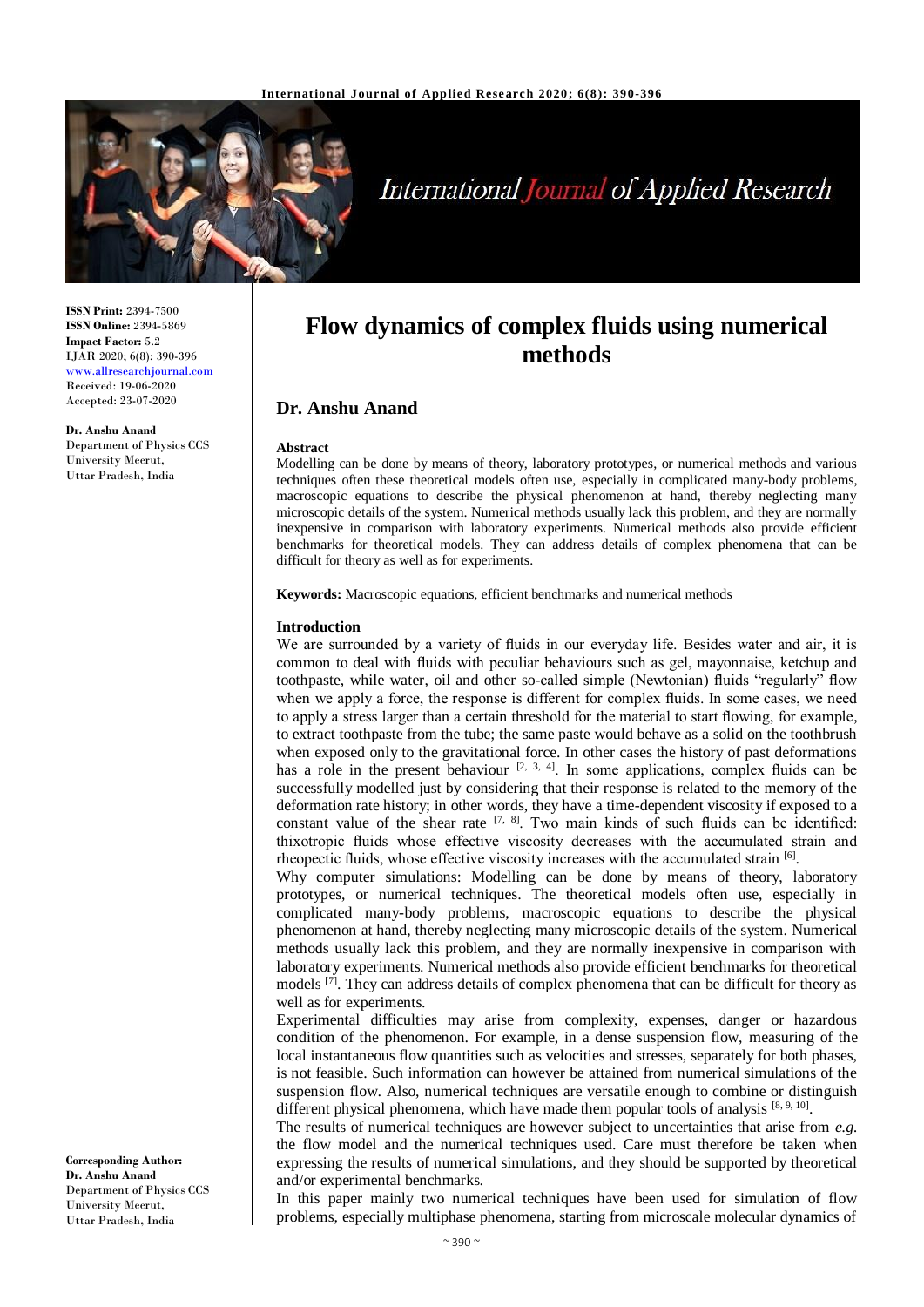spherical particles up to mesoscale simulations of capillary rise phenomena, shear or Poiseuille flow of suspension, and clogging of suspension flow in channels. In each case, experimental or theoretical evidence have been used for benchmarking the method. Numerical methods therefore have a wide range of applications in numerous scientific fields. In physics, for instance, these methods are used to obtain approximate solutions of important differential equations such as the diffusion and wave equation and also discussed to understanding the numerical methods and the numerical solutions of widely used equations in physics, such as the wave and heat equation, are known and there are different methods to solve them.

## **Numerical simulations at different relevant length scales**

In colloidal suspensions, for example, there are three important length scales, the microscopic size of the relevant molecules, the mesoscopic scale related to the size of colloidal particles, and the macroscopic scale which is that of the effective fluid motion. In particulate suspensions the size of the suspended particles can be in the macroscopic scale.

As the relevant length scales in suspensions differ by several orders of magnitude, it is not possible to simulate them by including details at all these length scales. All numerical methods are based on one basic length scale. For macroscopic modelling the suspension must be regarded as a continuum medium, and the description is in terms of the variations of the macroscopic velocity, density and pressure (and temperature) with space and time.

The macroscopic scale simulations, which usually go under the general name of computational fluid dynamics  $[22, 23]$ (CFD), use macroscopic continuum equations like the Navier-Stokes equation, whose solutions are very sensitive to the boundary conditions. Various CFD methods offer successful simulation tools for different single-phase fluid dynamics problems within many branches of science and engineering  $[24]$ . For suspensions however, these methods are difficult to apply due to the moving boundaries of the suspended particles. In recent finite-element simulations it has been possible to analyse only cases with small numbers of particles  $[25, 26]$ , or simulations were limited to simple and regular particle geometries [27, 28].

An attempt to circumvent the problems with moving or otherwise complex boundaries is provided by lattice-based methods which are based on a mesoscopic basic unit of the system, typically of the order of a micrometer, but depending of course on the details of the system. There are a few popular methods, which use this approach, and they include the lattice-gas automata (LGA), its alteration the lattice- Boltzmann method (LBM) and the method of dissipative particle dynamics (DPD). Each of these methods has its advantages and limitations. Use of mesoscale simulation techniques can allow the exact treatment of small-scale macroscopic systems, and can be used to effectively study *e.g.* the rheology of colloidal suspensions and the dynamics of interfaces. Simulations at the microscopic level have also been attempted in order to understand the truly microscopic behaviour of liquids.

As Monte Carlo simulations are not suitable to describe the dynamic properties <sup>[29]</sup>, the prevalent microscopic simulation method is that of molecular dynamics (MD) <sup>[3]</sup>. MD methods that apply different numerical techniques have thus been developed to study the dynamical behaviour of a large

number of applications, see *e.g.*  $[29, 30, 31, 32, 33]$ . MD simulations are computationally very demanding, and obtaining bulk properties of, for example, suspensions, would mean using billions of particles [34].

We review below in more detail the MD method and the LB method used in this work.

#### **Molecular Dynamics Method**

Molecular dynamics (MD) provides a reasonable physical description of granular materials including their macroscopic averaged properties, hydrodynamics, and all fluctuations, using only linear dynamics.

A (granular) system of spheres is initialised by first randomly placing the spheres in a box. Then overlapping spheres are randomly moved until no overlaps remain. Thereafter the system evolves in time according to Newton's equations of motion under chosen initial and boundary conditions, and applied forces and fields.

Four major steps are needed to enrol a hard-sphere molecular dynamics simulation: motion control, determination of collision times, collision dynamics, and calculation of the particle properties.

#### **Motion control**

The motion of a rigid body of mass m and acceleration  $a = F$ / *m,* due to an external force F, follows Newton's Second Law. The total kinetic energy and momentum of the system must be conserved, as well as its total angular momentum where r*i* is the position, v*i* the velocity and ω*i* the angular velocity of particle *i. I* is moment of inertia of the particles, which is 2*mR*2 / 5 for a sphere and *mR*2 /2 for disk, with *R*  the respective radius of the particle.

#### **Verlet algorithm**

For the positions **r** the most popular time integration algorithm is the so-called Verlet algorithm. Forward and backward Taylor expansions of the position as a function of time can be written in the forms.

Adding the above two expressions gives the new position after time  $\delta t$ .

$$
\mathbf{r}(t+\delta t) = \mathbf{r}(t) + \delta t \mathbf{v}(t) + (1/2) \delta t^2 \mathbf{a}(t) + O(\delta t^3),
$$
  
\n
$$
\mathbf{r}(t-\delta t) = \mathbf{r}(t) - \delta t \mathbf{v}(t) + (1/2) \delta t^2 \mathbf{a}(t) + O(\delta t^3).
$$
 (1)

$$
\mathbf{r}(t+\delta t) = 2\mathbf{r}(t) - \mathbf{r}(t-\delta t) + \delta t^2 \mathbf{a}(t) + O(\delta t^3). \tag{2}
$$

There are several methods to make Eq. (2.3) explicit, the most common of these being the so-called half-step 'leapfrog' scheme [31],

So the velocity of the mid-step may be written as

$$
\mathbf{r}\left(t+\delta t\right)=\mathbf{r}\left(t\right)+\delta t\mathbf{v}\left(t+\delta t\,2\right). \tag{3}
$$

 $\mathbf{r}$   $\alpha$ 

$$
\mathbf{v}(t+\delta t\ 2) = \mathbf{v}(t-\delta t\ 2) + \frac{\mathbf{F}(t)}{m}\delta t.
$$
 (4)

Similarly for the angle (orientation) of a particle (in the case of non- spherical particles) and for its angular velocity

Later during the step, the current velocities are determined from and similarly for the angular velocities.

$$
\boldsymbol{\theta} (t + \delta t) = \boldsymbol{\theta} (t) + \delta t \boldsymbol{\omega} (t + \delta t \, 2), \tag{5}
$$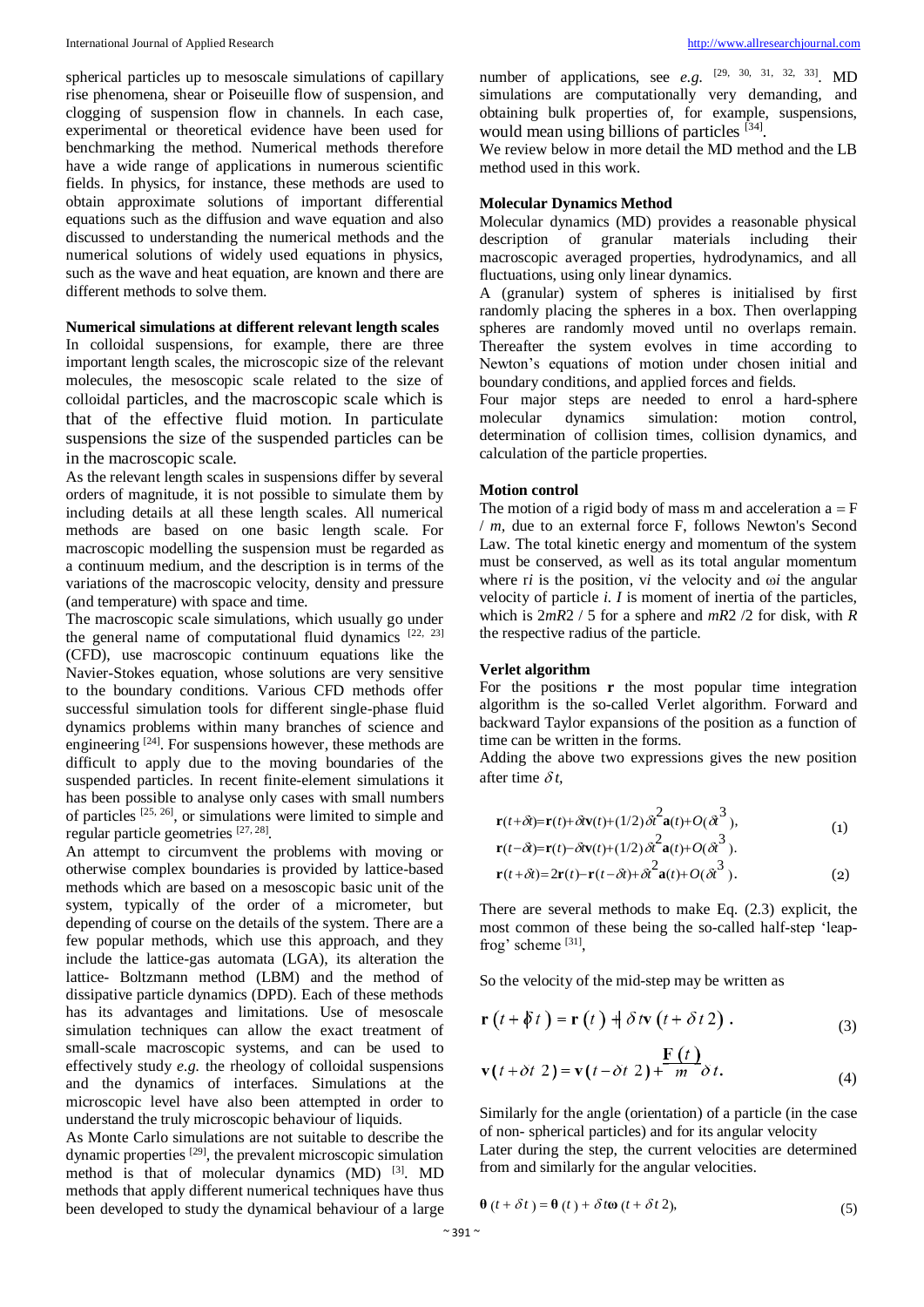International Journal of Applied Research [http://www.allresearchjournal.com](http://www.allresearchjournal.com/)

$$
\mathbf{\omega}\,(t+\delta t\,2) = \mathbf{\omega}\,(t-\delta t\,2) + \frac{\mathbf{T}\,(t)}{I\,\delta t}.
$$
\n<sup>(6)</sup>

$$
\mathbf{v}(t) = \frac{1}{(\mathbf{v}(t+\delta t \ 2)+\mathbf{v}(t-\delta t \ 2)), \ 2}
$$
\n<sup>(7)</sup>



**Fig 1:** Smooth hard-sphere collision: situation before and at the collision moment.

### **Numerical analysis and discretization**

Finite difference methods (FDMs) are frequently used in numerical analysis to solve partial differential equations. In these methods a PDE is solved on a grid of discrete points with, for instance,  $x_n = n\Delta x$  and  $t_i = i\Delta t$ , where *n* and *j* are integers  $[1, 2, 3]$ . Continuous derivatives are then replaced by finite difference approximations. The solution of complex differential equations can be obtained by dividing spacetime into a discrete set of points in this manner. The finite difference equation, for example, can be a forward, backward or centered difference. Each choice needs to be tested in various ways such as its stability, accuracy and speed.

A numerical method is stable if the errors in the method do not increase as the solution moves forward in time. There can be several sources of errors in a numerical method. These include, for example, the truncation and round-off errors. The round-off error results from finite precision representation of real numbers on a computer. Truncation errors arise from representing continuous derivatives with finite differences which involves truncating termsfrom the Taylor series. The leading terms in the truncation error determines the accuracy of a FDM.

What makes a particular numerical method feasible is its consistency, i.e., whether the finite difference equation (FDE) approaches the PDE as the interval size vanishes. In other words, a numerical scheme is consistent if the truncation error goes to zero as ∆*x,* ∆*t* 0. Similarly, convergence is also important and requires the solution of the FDE to converge to the exact solution in the limit ∆*x,* ∆*t* 0 According to the Lax equivalence theorem, if a finite difference method is consistent (FDE approaches the PDE as grid interval size approaches zero) and stable (errors do not grow) than convergence (discrete solution converges to the actual solution as grid interval size approaches zero) is guaranteed. In short, consistency and stability imply convergence.

The most convenient way to test the stability of a finite difference method is by employing the Von Neumann stability analysis. In this method we test how a Fourier mode behaves on the grid. Compared to other methods, such as the matrix method, this analysis is a convenient way to test the stability of a method. One short coming of this method is that it ignores the boundary conditions. This is why the limits obtained are necessary but not sufficient to guarantee stability. But this short coming, in a way, is useful in our case since the limits we get would be independent of the boundary conditions of the problem. In FDMs, a first order derivative in space and time can be approximated by a forward time and space difference as follows

$$
\frac{\partial u}{\partial u} \, c \, \frac{u_{j+1} - u_j}{\partial u} \tag{8}
$$

$$
\partial x \, \Delta x
$$

 $(7)$ 

$$
\frac{\partial u}{\partial t} c \frac{u^{n+1} - u^n}{\Delta t},
$$
\n(9)

Where,  $i = 0, 1, 2...$  *M* and  $n = 0, 1, 2...$  *N.* Amongst several methods used, two



**Fig 2:** Stencil for the FDM of the 1-D wave equation.

It represents the expression given in equation (9). Important ones are the explicit and implicit methods. Each of these has its own benefits in terms of stability, speed and accuracy of the solution. The explicit method, which is a forward difference method, is fast but less stable since it usually requires limits on the space and time step sizes. In the explicit method the state of the system at a time  $t_{n+1}$  is evaluated from the state at time  $t_n$  or a prior time  $(t_{n-1},...),$ namely

$$
u_{n+1}=f(u_n, t_n). \tag{10}
$$

The implicit method, which is a backward difference method, is slow and more numerically stable. In this method the state of the system at a later time is not an explicit function of the state at earlier times. For this case, therefore, the state of the system at a later time would typically be given by

$$
u_{n+1} = f(u_n, u_{n+1}, t_{n+1}). \tag{11}
$$

The factor that makes this method more stable is that the time step is usually not constrained by a stability condition. A larger time step ∆*t* can therefore be used to solve the system. However the above equation is usually a non-linear system of equations and needs additional time to solve. Therefore this method is slower than the explicit method. We will focus on the explicit method in the following sections.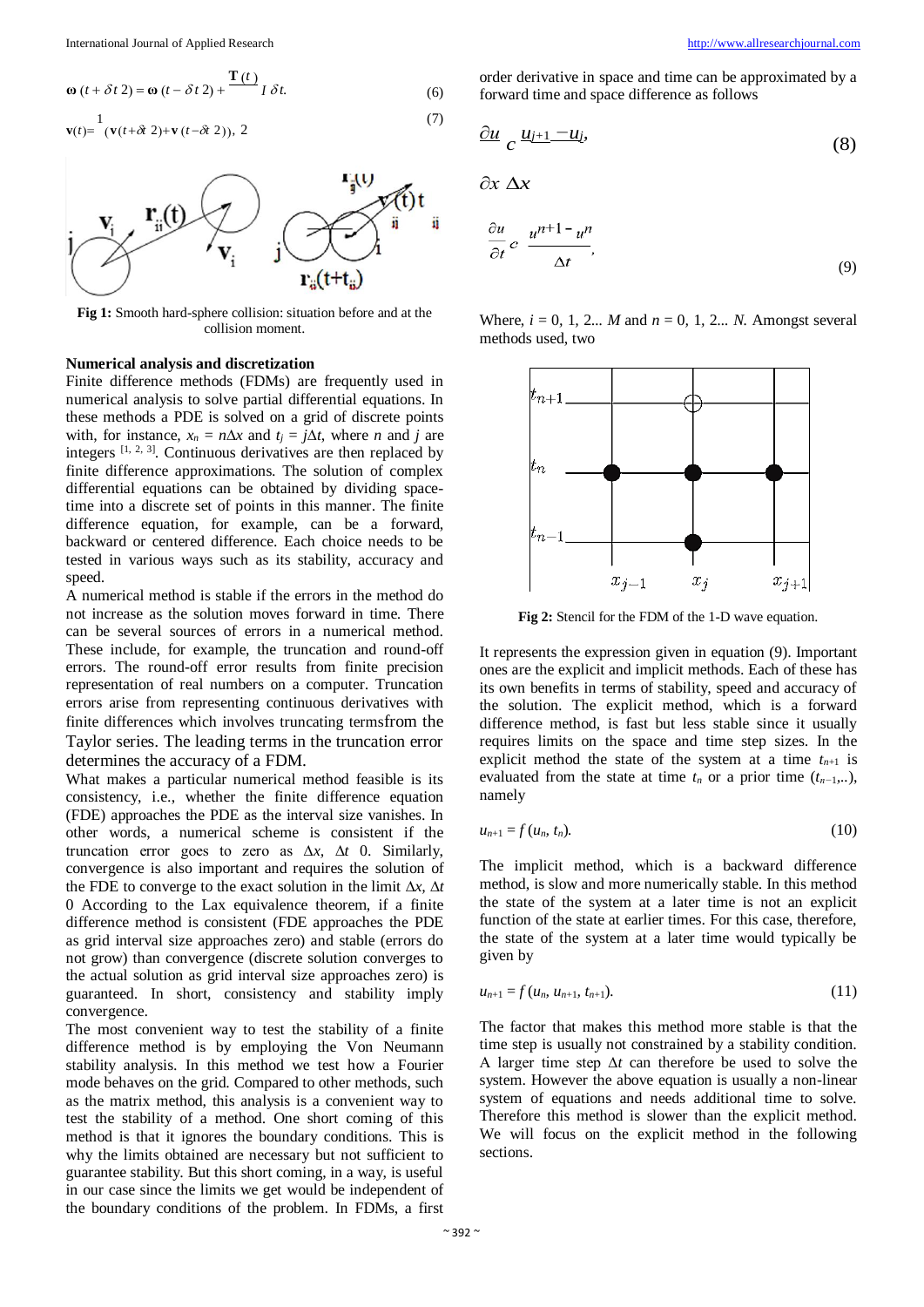#### **Wave equation: Speed Limit**

In this section, we show that employing the explicit finite difference method in solving the wave equation can lead to a limit on the propagation speed of waves. The wave equation is a hyperbolic PDE and describes the propagation of waves. Hyper- bolic PDEs describe systems with a finite speed of propagation. Consider the one dimensional wave equation:

$$
\frac{\partial^2 u}{\partial t^2} = v \frac{2}{\partial x^2}.
$$
 (12)

We can solve the wave equation using the explicit method by replacing the derivatives by centered differences in space and time (leapfrog method) as follows

$$
\frac{\partial^2 u}{\partial x^2} = \frac{u^n - 2u^n + u^n}{\Delta x^2}
$$
\n(13)

$$
\frac{\partial^2 u}{\partial t^2} = \frac{u^{n+1} - 2u^n + u^{n-1}}{v^2 + O(\Delta t^2)} \tag{14}
$$

Where,  $u^n u(x_j, t_n)$ . The truncation error in this case is  $O(\Delta x^2)$  and  $O(\Delta t^2)$  and arises from truncating terms from the Taylor expansion. The leading terms in the truncation error of this method are given by

$$
T^{n} = \frac{1}{v^{2}} \left(\Delta x\right)^{2} u \qquad \frac{1}{x} \qquad 2
$$
  
\n*i* 12 \qquad xxxx - 12 \left(\Delta t\right) u \qquad (15)

Dropping the truncation error we get the following approximation

$$
u_{j}^{n+1} = r^{2}(u_{j+1}^{n} - u_{j-1}^{n}) + 2(1 - r^{2})u_{j}^{n} - u_{j}^{n-1},
$$
  
(16)

Where,  $r = v\Delta t/\Delta x$ . To study the stability of this method we use the Von Neumann or Fourier analysis. We look for solutions of the form

$$
u_j^n = e^{ik(j\Delta x)} G^n(\Delta t, \Delta x, k), \qquad (17)
$$

and get the following equation for the growth factor

$$
G2 - 2[1 - 2r2 sin2(k\Delta x)]G + 1 = 0.
$$
 (18)

The requirement that  $|G| \leq 1$  leads to the following CFL condition for stability

$$
\nu \leq \frac{\Delta x}{\Delta t} \tag{19}
$$

In 3 dimensions, the CFL condition for stability is given by  $[2]$ 

$$
\Sigma v \frac{1}{\Delta t} \leq \frac{1}{\Delta x^2} + \frac{1}{\Delta y^2} + \frac{1}{\Delta z^2} \Sigma^{-1/2} \equiv \Delta v_{grid} \quad (20)
$$

Which for a cubic grid ( $\Delta x = \Delta y = \Delta z$ ) will be

$$
\nu \leq \frac{1}{\sqrt{3}} \frac{\Delta x}{\Delta t} \equiv \Delta v_{grid}. \tag{21}
$$

Here ∆*v*<sub>grid</sub> is the average grid velocity and can be viewed as the speed with which information moves across the grid  $[4]$ . We can view equation (12) as a limit on the velocity of the wave. It requires the domain of dependence of the wave equation to be within the numerical domain of dependence. The question of making ∆*x* and ∆*t* smaller is an important one in numerical analysis. As ∆*t* is made smaller the time for the computation increases rapidly. So, practicality also dictates ∆*t* not to be too small.

truncation error for this method given in equation  $(8)$ As described in section 2, in order for the explicit method to be feasible it should also be convergent. The is *O* ( $\Delta x^2$ ,  $\Delta t^2$ ) and vanishes in the limit  $\Delta x$ ,  $\Delta t$  0. However, as the grid interval size approaches zero we need to specify the relationship between ∆*x* and ∆*t*. We approach ∆*x,* ∆*t* 0 such that the ratio ∆*x/*∆*t* is kept constant. This is referred to as the *refinement path* [3] . Furthermore, the speed with which numerical information for the explicit method flows on the grid is different from the physical speed of information transfer. Herein we will assume that the numerical speed of information becomes equal to the physical speed of information as the grid approaches the continuum limit. In other words, numerical causality merges with physical causality in the continuum limit. Therefore, taking the limit ∆*x,* ∆*t* 0 while keeping the instantaneous velocity *vgrid* constant we get

$$
\begin{array}{rcl}\n\mathcal{V} & \leq & \mathcal{V}_{grid} = \mathcal{C}, \\
\mathcal{V} & \leq & \mathcal{C},\n\end{array}
$$
\n
$$
\begin{array}{rcl}\n\mathcal{V} & & \leq & \mathcal{C},\n\end{array}
$$
\n
$$
\begin{array}{rcl}\n\mathcal{V} & & \leq & \mathcal{C},\n\end{array}
$$
\n
$$
\begin{array}{rcl}\n\mathcal{V} & & \leq & \mathcal{C},\n\end{array}
$$

Where, the constant  $c$  is the speed of light. It is the limiting speed with which information travels in the continuum limit. Therefore, by assuming the numerical speed to be the same as the physical speed limit as ∆*x,*  ∆*t* 0, we get a limit on the speed of waves which obeys causality. This limit also ensures the stability of the explicit method.

Note that the numerical solution of Maxwell's equation is obtained using the Finite Domain Time Difference (FDTD) method and results in a conditional stability limit similar toequation (13) (see, for example, chapter 4 of ref.  $[5]$ ). For the case of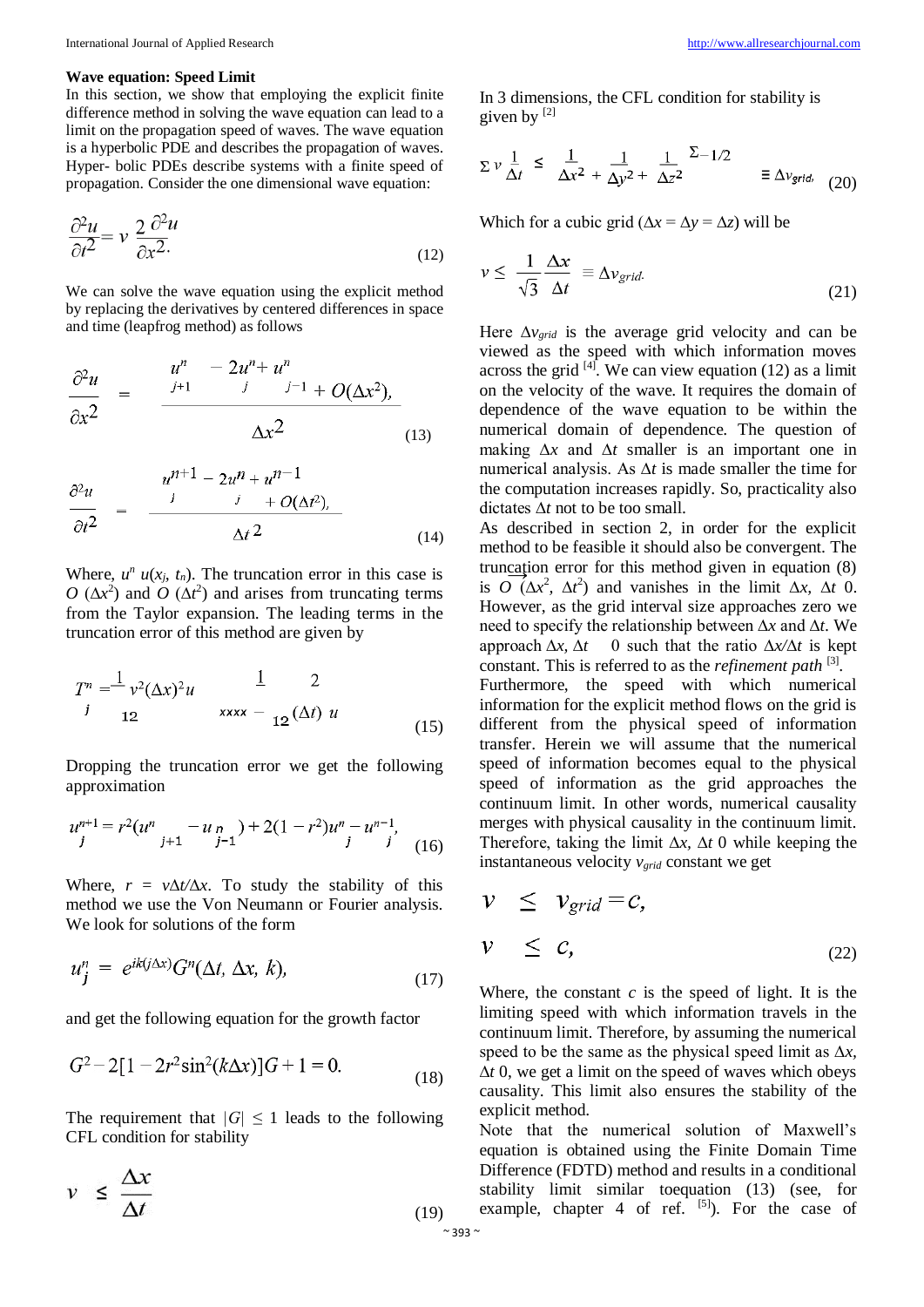Maxwell's equation the condition (13) becomes equality in the continuum limit.

The domain of dependence (DoD) and range of influence (RoI) of a hyperbolic PDE is

shown in Fig. 3. The DoD of a point in the solution domain is the set of points on which the solution at a particular point depends. Similarly, the RoI is the solution domain which is affected by the solution at a particular point. The



**Fig 3:** Figure shows the domain of dependence and range of influence for the 1-D wave equation.

The gray region bounded by the solid line represents the continuous PDE whereas the dashed line shows the boundary of the numerical solution. The CFL condition in equation (12) requires the DoD of the PDE to be contained within the DoD of the numerical solution. As the grid interval size approaches zero the slope of the dashed boundary representing the numerical PDE should approach the limiting speed with which information can be transferred across the grid.

CFL condition in equation (12) also ensures that the PDE domain of dependence stays within the numerical domain of dependence as shown in Fig.3. The gray region is the DoD of the PDE which is contained in the DoD of the numerical solution. The numerical value of the solution at a node  $(x_i, t_n)$  depends on the values at the nodes lying within the numerical domain of dependence. The wave equation therefore obeys causality and, particularly, in the continuum limit, equation (15) guarantees that physical causality is always satisfied.

The above equation implies that in order for the numerical solution of the Schrodinger equation be stable the grid interval must satisfy the above limit. The above limit is valid for any grid size but for the method to be viable this should particularly be true for the limit ∆*x*, ∆*t* 0. As mentioned earlier, convergence is an important condition for a FDM to be viable. Therefore, in the limit ∆*x*, ∆*t* 0 we approach the quantum realm and in addition make sure that our difference method is convergent.

**Refinement path:** As we approach the limit ∆*x*, ∆*t →*  0 we should also specify the relationship between ∆*x*  and  $\Delta t$ . As we approach the limit  $\Delta x$ ,  $\Delta t \rightarrow 0$ , the truncation error approaches zero, and the grid velocity *vgrid* remains constant. Here *vgrid* is the speed with which numerical information flows on the grid. As the mesh interval size approaches zero this is the limiting speed with which information can be transmitted on the grid. Therefore,  $\Delta x$  and  $\Delta t \rightarrow 0$  such that  $v_{grid} = c$ and the limits on the length and time intervals are

$$
\Delta t \ge \frac{2k}{mc^2} \tag{23}
$$

Or

$$
\Delta x \ge 2\sqrt{3\lambda_c},\tag{24}
$$

Where,  $\lambda_c = k/mc$  is the reduced Compton wavelength. Another implication of these limits is that the truncation error in the FDE is  $O((\Delta x)^2)$  "  $O(\lambda^2)$ . Note that we have assumed a cubic grid to derive this limit and similar limits would be true for ∆*y* and ∆*z*.

The stability condition for the Schrodinger equation is derived using the FDTD method. The limit in equation (28) for that case is k*/m* instead of 2k*/m*. Similarly, other higher order methods  $[12]$  also lead to stability condition similar to equation (28). Therefore the stability requirements on the limit on grid interval size for various schemes can be written as

$$
\Delta x \ge a_0 \lambda_c,\tag{25}
$$

Where,  $a_0$  is a constant of order unity and varies from one explicit scheme to another. Hence, in addition to viewing Compton wavelength as a limitation on measuring the position of a particle it can also be viewed as the minimum grid length that can be resolved in order to ensure causality in the stability analysis of the Schrodinger equation. Furthermore, assuming a minimum length in this manner renders the theory the same causal structure as the wave equation.

## **The explicit method and its implications**

We have seen in previous sections that the explicit method can shed light on some important ideas in physics. It is important to note the difference between the explicit and implicit method. The explicit method is fast but less stable and requires small time steps for more accuracy. The implicit method is slower, more stable and allows a larger time-step. In addition to these factors, the explicit method has some important features that make it different from implicit methods. Following can be the two reasons as to why the explicit method yields these important relationships in contrast to the implicit methods: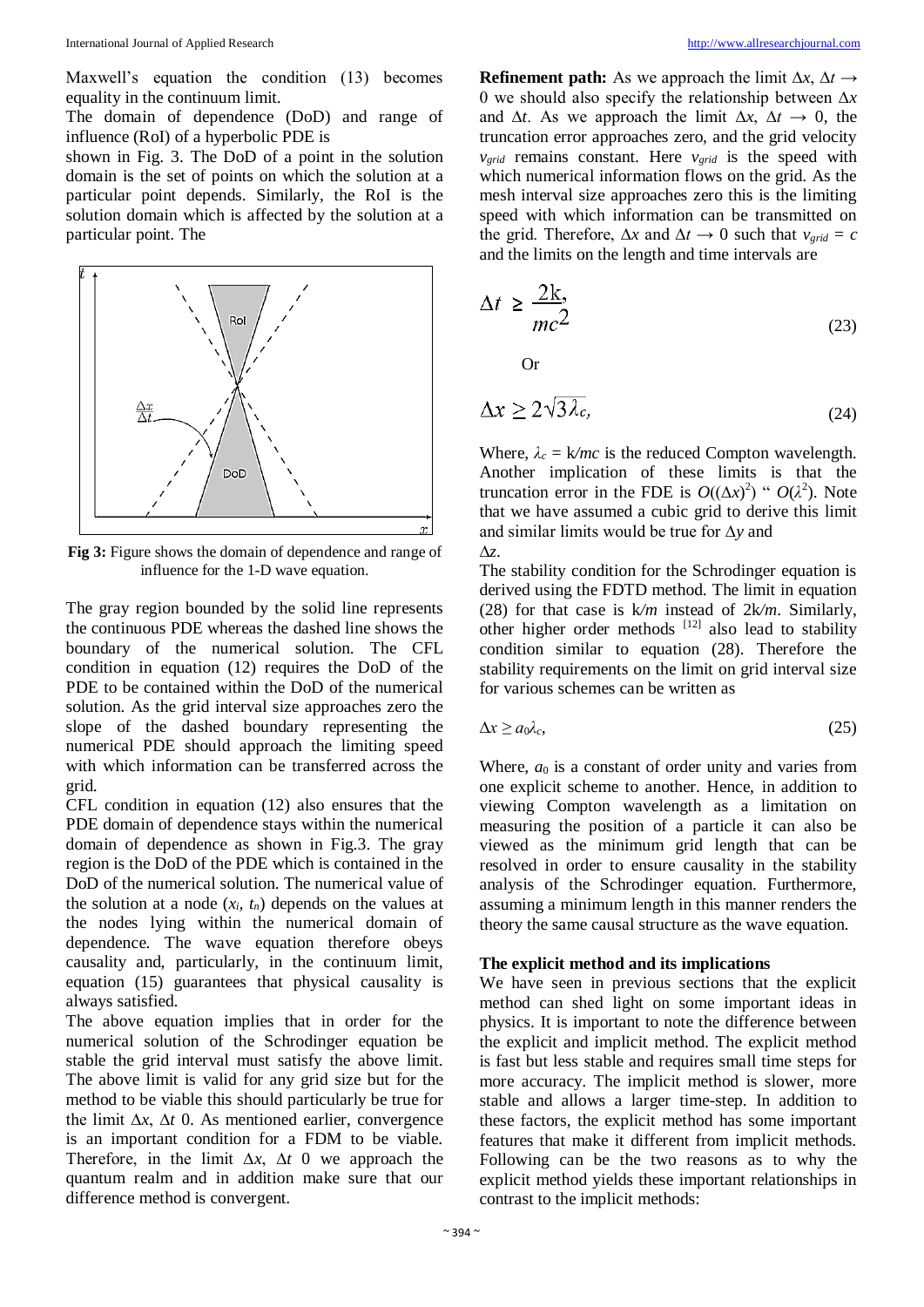- 1. The solutions at present time are explicit functions of solutions of past.
- 2. The solutions at a grid location do not instantaneously effects the solutions at the entire grid [4]. This implies a finite speed of information transfer which is called the grid speed.

We can better understand these points by considering the example of the heat equation which does not limit the speed of heat transmission. However, when using the explicit finite difference method in seeking the numerical solution of a differential equation this might not necessarily hold. The heat equation, for instance, has the instant messaging property but it does not hold when we employ the explicit method to solve it  $[4]$ . The speed with which information travels through the grid is ∆*x/*∆*t* and not infinite. This, of course, implies that the explicit method is not the perfect method to solve the heat equation but at the same time it does render the system a causal structure. The implicit method, however, does have the instant messaging property and this is apparently the reason it is unconditionally stable. Therefore, the numerical propagation speed of information for explicit methods is finite whereas that of implicit method is infinite.

The Schrodinger's equation is similar to the heat equation but with an imaginary diffusion coefficient. In other words although it satisfies the mathematical test of a parabolic equation which describes diffusive processes it allows plane wave solutions. In both cases, however, the explicit finite difference method when employed allows only a finite speed of propagation.

#### **Conclusion**

We discussed how the techniques used in numerical analysis might be more than tools to obtain solutions of partial differential equations. Finite difference methods and, in particular, explicit methods might help us further understand some fundamental ideas in physics. Explicit methods used in solving finite difference equations are often conditionally stable. The explicit finite difference method for the wave equation can lead to a limit on the speed of waves to be less than the grid speed. As the grid approaches the continuum limit, we assumed that the idea of numerical causality merges with physical causality and the speed of numerical information transfer be- comes equal to the physical speed limit, i.e., the speed of light. This leads to a limit on the speed of waves that ensures stability of the explicit method. Similarly, the explicit method of the Schrodinger equation yields a limit on the minimum length and time interval. To ensure convergence of the explicit method, we approach zero interval size along the refinement path  $v_{grid} = c$ . This can be understood as follows. In the continuum limit, the grid interval, being a measure of the position of the particle, suffers from similar limitations as those obtained in quantum mechanics.

These limits result from the Von Neumann stability analysis. Therefore, the explicit method endows a causal structure to the Schrodinger equation which is similar to that of the wave equation and as a result implies the minimum grid interval size to be of the order of Compton's wavelength to guarantee stability.

Finally, we also discussed the importance of the explicit finite difference method in numerical analysis. The Von Neumann stability analysis used to test the stability of explicit methods implies that our conclusions are essentially independent of boundary conditions. The fact that this method preserves the finite speed of information transfer can be two important reasons it yields important limits on the spatial and temporal grid interval sizes.

## **References**

- 1. Soo SL. Multiphase flows (Science Press, Beijing,) 1990.
- 2. Crowe C, Sommerfeld M, Tsuji Y. Multiphase flows with droplets and particles (CRC Press) 1998.
- 3. Alder BJ, Wainwright TE, Chem J. Phys1957;27:1208.
- 4. Evans DJ, Morris GP. Statistical Mechanics of Nonequilibrium Liquids (Academic, London) 1990.
- 5. Gilbert Strang. 18.086 Mathematical Methods for Engineers II, Spring. Massachusetts Institute of Technology MIT Open Course Ware 2006. http://ocw.mit.edu.
- 6. Gilbert Strang, Computational Science and Engineering, Wesley-Cambridge 2007.
- 7. Morton KW, Mayers DF. Numerical Solutions of Partial Differential equa- tions, Cambridge University Press 1994.
- 8. Mark H. Holmes, Introduction to Numerical Methods in Differential Equations, Springer 2006.
- 9. Taflove A. Computational Electrodynamics: The Finite-Difference Time- Domain Method (Artech, Norwood 1995.
- 10. Tony F, Chan, Ding Lee, Longjun Shen, SIAM Journal on Numerical Anal- ysis 1986;23(2):274-281.
- 11. Boling Guo, Math. Numer. Sinica, 3/3 1981, 211-223;
- 12. Lee D, Papadakis JS. Technical Report 5929, Naval Underwater Systems Center, New London, CT, February 1984.
- 13. Goldberg A, Schey HM, Schwartz JL. McCullough A, Wyatt RE. J Chem. Phys 1971;54:3578.
- 14. Weiner JH, Askar A. J Chem. Phys 1971;54:3534.
- 15. Leforestier C *et al*. J. Comp. Phys 1991;94:59.
- 16. Askar A, Cakmak AS. J Chem. Phys 1978;68:2794.
- 17. Harmuth HF. J Math. Phys. (Cambridge, Mass.) 1957;36:269.
- 18. Rubin RJ. J Chem. Phys. 1979;70:4811.
- 19. Soriano A, Navarro EA, Porti JA, Such V, Appl J. Phys 2004;95:80118018.
- 20. Chan TF, Shen LJ. Difference Schemes for Equations of Schrodinger Type. Technical Report YALEU/DC/ TR-320, Dept. of Computer Science, Yale Univ., New Haven, CT 1984.
- 21. McQuarrie DA. Statistical mechanics (Harper and Row, New York) 1976.
- 22. Theory of laminar flows, edited by F.K. Moore (Princeton, New Jersey) 1964.